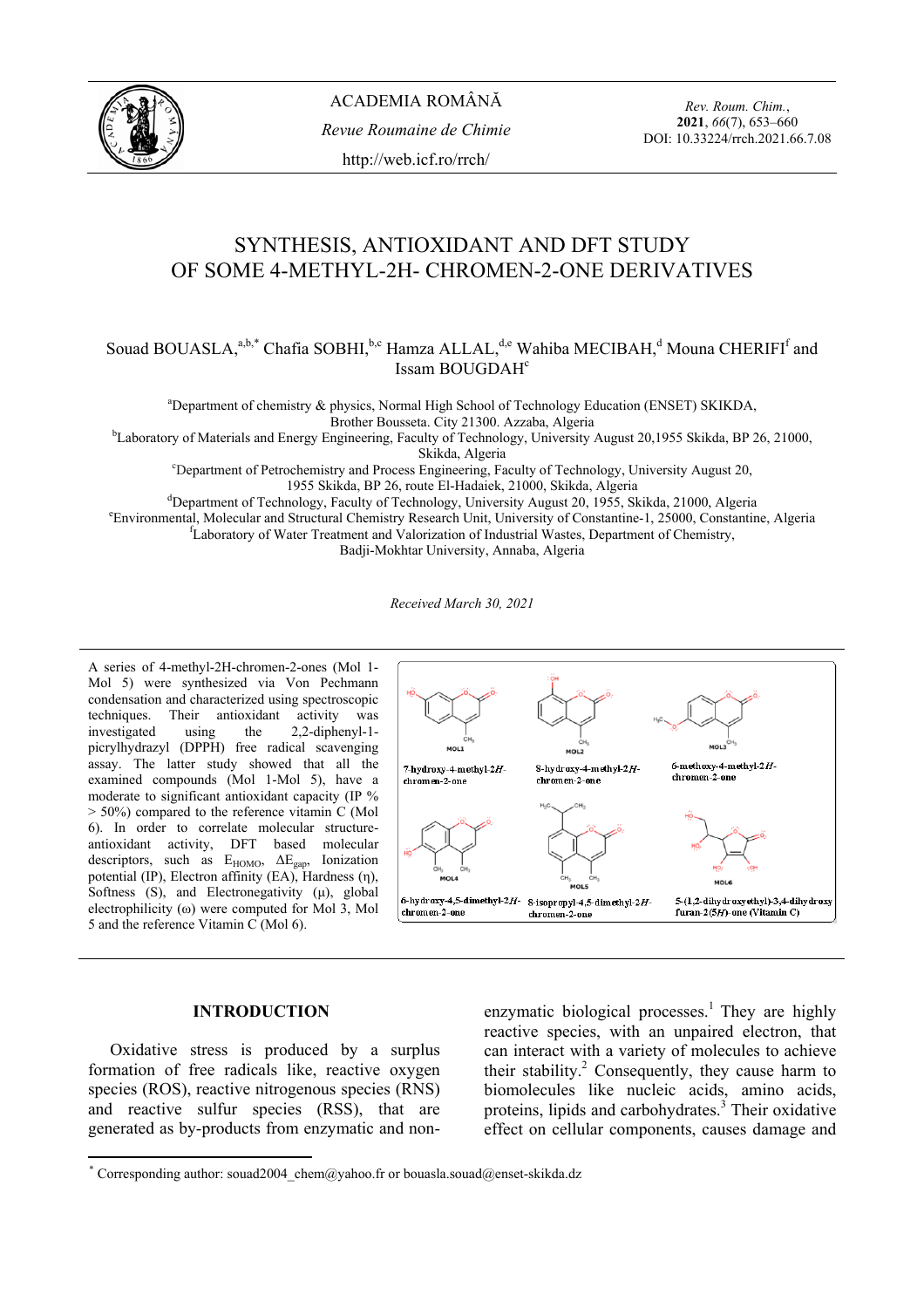are implicated into the pathogenesis of many diseases such as hypertension,<sup>4</sup> thrombosis, $\frac{3}{5}$ cancer,<sup>6</sup> cardiovascular,<sup>7</sup> atherosclerosis,<sup>8</sup> Alzheimer's and aging. $9$  As a result, elimination of free radicals and similar species has become an essential research topic in recent years. Antioxidants, are compounds that provide biomolecules protection.<sup>10</sup>

 Coumarins are a well-known family of oxygen heterocycles with a 1,2-benzopyrone ring. They are naturally occurring secondary metabolites, isolated for the first time from the Tonka beans by Vogel in  $1882$ ,<sup>11</sup> they can be found also in many other species including lavender, sweet woodruff, strawberry, cherry, cinnamon and vanilla grass. $^{12}$ 

 Chromene is one of the privileged pharmacophores, it is the basic structure of various types of natural polyphenols such as alkaloids, tocopherols, flavonoids and anthocyanins, which are endowed with a large spectrum of biological activities such as: platelet aggregation inhibition, $13$  antibacterial, $14$ anticancer, $^{15}$  antioxidant and many more. $^{16,17}$ 

 There is a close relationship between antioxidant activity and structural properties. Global reactivity descriptors have been extensively used to study molecules reactivity and reactions, and have been effectively carried out using DFT method. DFT calculations has been performed for the investigation of the antioxidant activity of a variety of compounds such as flavonoids and dihydrochalcones.<sup>18,19</sup> However, only limited works were dedicated to 4-methyl-coumarin derivatives.

 The present study aims to prepare five 4-methyl-coumarins, labelled **Mol1-Mol5** (Fig. 1), according to Pechmann protocol, and examine their antioxidant capacity by DPPH radical scavenging test and to understand the structureantioxidant activity relationship through quantum chemical calculations using the DFT method.

#### **EXPERIMENTAL**

#### **Chemicals**

Ethyl acetoacetate ( $\geq$ 99%), resorcinol ( $\geq$ 99%), catechol (≥99%), methyl hydroquinone (≥99.8%), thymol (≥99%), 4methoxy phenol ( $\geq 99\%$ ) DPPH ( $\geq 99\%$ ) and Amberlyst-15 were purchased from Sigma-Aldrich chemical supplier. Absolute methanol was provided by ACROS.

#### **General Protocol for The Synthesis**  of 4-Methylcoumarin Derivatives<sup>20</sup>

 In a 100 mL flask, introduce 1 equivalent of a phenol derivative with 1 equivalent of ethyl acetoacetate and 0.25 g of the Amberlyst A15, leave the mixture stirring at  $110^{\circ}$  C until the complete consumption of ethyl acetoacetate as indicated by TLC. Add 10 ml of ethanol and keep stirring for 10 min, then filter the catalyst and evaporate the solvent in the rotary

evaporator. The crude solid was crystallized from ethanolwater to give a pure products **Mol 1-Mol 5**. All reactions were followed by thin layer chromatography carried out on Merck silica gel 60 F254 sheets with a fluorescent indicator, they were visualized under UV light (254 nm-365 nm). Melting points were recorded on Stuart Electrothermal Capillary melting point apparatus «Stuart SMP 30 » and are uncorrected.  ${}^{1}$ H and  ${}^{13}$ C NMR were recorded on a Bruker-DPX 300 MHz spectrometer and are reported in ppm  $(\delta)$ , using  $DMSO-d<sub>6</sub>$  as a solvent and TMS as an internal standard. IR spectra were recorded on a Shimadzu FTIR-8201 as KBr pellets for all compounds and wave numbers are expressed in  $cm<sup>-1</sup>$ . CG-MS analysis were recorded on GC-varian (CP 3800) coupled to a Varian 3900 mass spectrometer.

UV-Visible measurements were recorded in methanol on a "T90 + UV / VIS" Spectrophotometer equipped with UVWIN 5.05 software, in quartz cells containing 4 ml of solutions.

**7-Hydroxy-4-methyl-2H-chromen-2-one (Mol 1):**<sup>21</sup> white solid (90%, 20 min), **M<sub>P</sub>** = 185°C. **IR** (pastille KBr, υ cm<sup>-1</sup>), 1700.00; 1675.00; 2215.14. <sup>1</sup>H NMR:  $\delta$  = 2.33 (s, 3H, CH<sub>3</sub>), 6.09(s, 1H, CH=C), 6.67 (s,  $1H_{\text{Arom}}$ ), 6.77 (d,  $1H_{\text{Arom}}$ ), 7.55 (d, 1HArom), 10.51 (1H, OH). **13C NMR:** δ =161.58, 160.72, 155.26, 153.96, 127.03, 113.28, 112.44,110.68, 102.60, 18.54. **GC/MS**:  $t = 11,104$  min and  $m/z = 177/149/65/50$ .

**8-Hydroxy-4-methyl-2H-chromen-2-one (Mol 2):** white needles (48%, 113 min),  $M_P = 98$ °C. **IR** (pastille KBr, v cm 1 ): 3437.5; 3051.18; 2981.7; 1762.00; 1280.65; 1508.23- 1625.00. **<sup>1</sup>H NMR**: δ= 2.34 (s, 3H, CH<sub>3</sub>), 6.20 (s, 1H, CH=C), 6.60-7.82(m, 3H<sub>Arom</sub>), 10.45 (1H, OH). <sup>13</sup>C NMR:  $\delta$  = 162.28, 159.15, 155.50, 152.53, 127.40, 113.80, 112.44,112.26, 102.58, 20.16. **GC/MS**: t = 11.082 min and m/z = 177/149/105/65/50.

**6-Methoxy-4-méthyl-2H-chromen-2-one (Mol 3):** white crystals (40%, 120 min), **M<sub>P</sub>** = 162-164°C. **IR** (KBr, υ cm<sup>-1</sup>): 2935, 1683, 1626, 1485, 1238, 1187, 804. **1H NMR:** δ 2.41 (s, 3H, CH3), 3.89 (s,3H, O-CH3), 6.36 (s, 1H, CH=C), 7.15 (d, 1HArom), 7.26 (s, 1HArom), 7.35 (1HArom, d). **13C NMR:**  $\delta = 18.4, 56.1, 108.3, 115.3, 117.4, 119.7, 120.2, 146.9, 153.2,$ 155.4, 160.1. **GC/MS:** t = 12.016 min and m/z = 190/ 162/147/119/91/65/50.

**6-Hydroxy-4, 5-dimethyl-2H-chromen-2-one (Mol 4):** beige solid (80%, 37 min),  $\dot{M}_P = 195{\text -}197^{\circ}\text{C}$ , **IR** (KBr, v cm<sup>-T</sup>): 3421.48; 3066.61; 2920.03; 1687.50; 1280.55; 1558.39- 1627.81. **<sup>1</sup>H NMR:**  $\delta$  = 2.38 (s, 3H, CH<sub>3</sub>), 2.47 (s, 3H, CH<sub>3</sub>), 6.12 (s, 1H, CH=C), 6.88 (d, 1H<sub>Arom</sub>), 6.93 (d, 1H<sub>Arom</sub>),10.20 (1H, OH). <sup>13</sup>C NMR:  $\delta = 162.15, 159.80, 155.30, 154.61$ , 128.10, 112.90, 112.10,111.26, 104.40, 20.12, 18.90. **C/MS**:  $t = 11.073$  min and m/z = 191/177/149/105/65/50.

**8-Isopropyl-4,5-dimethyl-2H-chromen-2-one (Mol 5):**  brown solid (75%, 10 min),  $M_P = 107^{\circ}C$ , **IR** (KBr, v cm<sup>-1</sup>): 3043.46; 2923.88; 1687.50; 1265.22; 1577.66-1620.09. <sup>1</sup>**H** NMR: δ = 3.49 (m, 1H, CH), 1.34 (d, 6H, 2  $*$  CH<sub>3</sub>) 2.49 (S, 3H, CH<sub>3</sub>), 2.33 (s, 3H, CH<sub>3</sub>), 6.10 (s, 1H<sub>Arom</sub>), 7.06 (dd,  $1H_{Arom}$ , 7.36 (dd, 1 $H_{Arom}$ ). <sup>13</sup>C **NMR:** δ = 162.5, 152.69, 152.34, 134.34, 132.48, 126.25, 123.53, 116.2, 26.93, 22.94, 20.03. **GC/MS:** t = 11.094 min and m/z = 215/ 177/149/121/105/93/77/65/50.

#### **DPPH Radical Scavenging Assay**

 DPPH free radical trapping test is extensively used to investigate the antioxidant capacity. It relies on the measurement of the reduction of this radical induced by Substances capable of donating electrons/hydrogen atoms. This reduction is accompanied by its discoloration transition from the purple color (DPPH<sup>\*</sup>) to the yellow color (DPPH-H). The intensity of the color is inversely proportional to the antioxidant activity.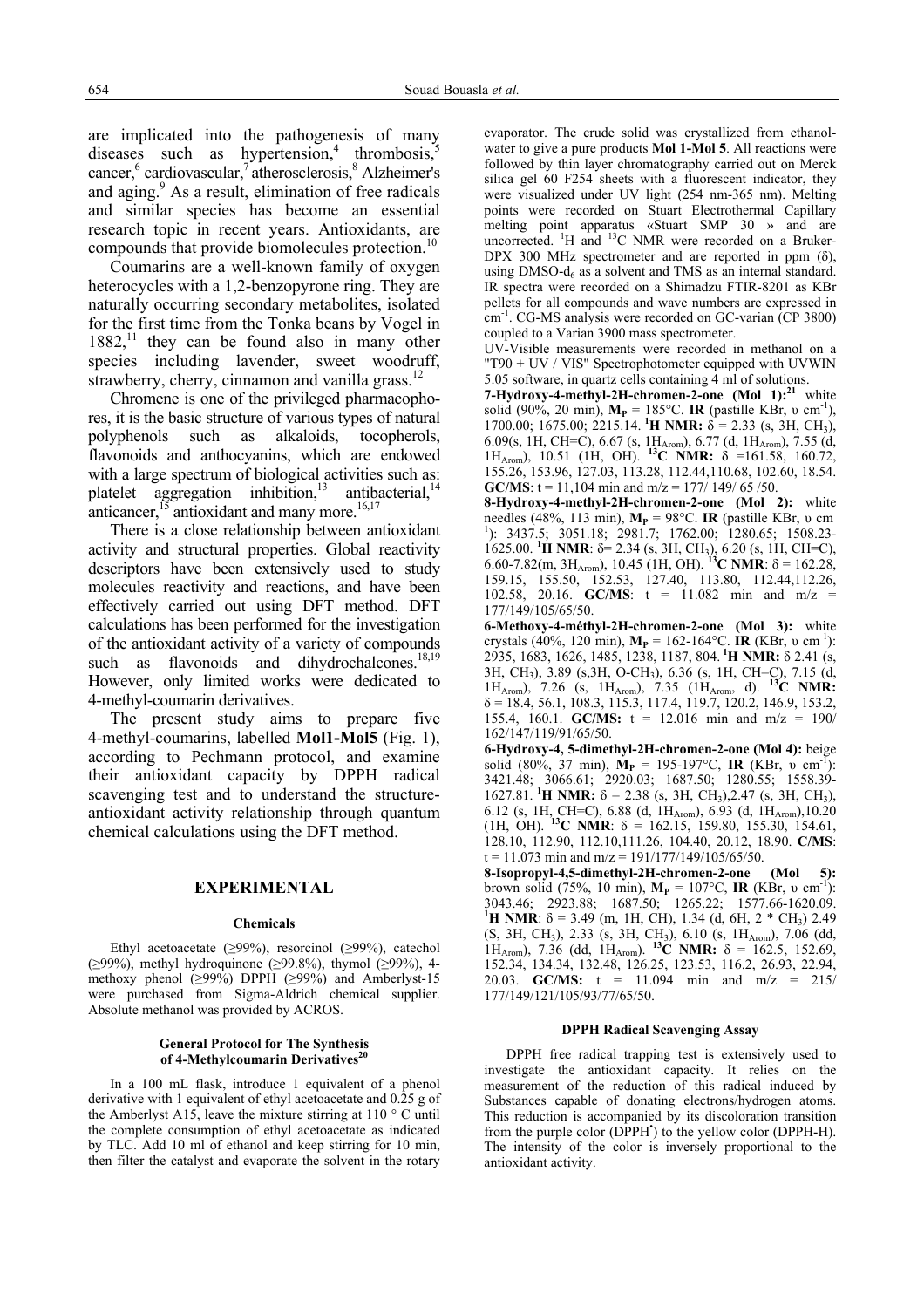

Fig. 1 – 2D Coumarins molecular structures.

The DPPH scavenging activity of all synthesized compounds (**Mol1-Mol5**) was measured as previously reported by Shen *et al.*, 2010.<sup>22</sup> Briefly, a 1mL of 0.1mM DPPH methanolic solution was added to 3ml of the solution of all compounds in methanol at different concentrations 4- 0.25mg/mL. The mixtures were shaken vigorously and allowed to stand in the dark at room temperature for 30 minutes. Then the absorbance decrease was measured at 517 nm using a UV-VIS spectrophotometer. Lower absorbance values of the tested products solutions, caused by the pairing of the free electrons, indicate higher free radical scavenging activity (IP%). Ascorbic acid was used as a positive control. The capability to scavenging the DPPH radical was calculated using the equation bellow.

$$
IP\% = \frac{A_{Control} - A_{Tested molecule}}{A_{Control}}
$$
 (1)

ATested molecule: absorbance of the tested molecules or Vitamin C. A<sub>Control</sub>: absorbance of the DPPH solution without the product.

 The results obtained are expressed as 50% inhibition concentration  $(IC_{50})$ . The sample concentration, which provides  $50\%$  antioxidant activity. IC<sub>50</sub>, values were calculated from the Excel plotted graphs of IP % activity versus sample concentrations.

#### **Density Functional Theory (DFT) Calculations**

 In order to investigate the experimental-theoretical consistency, quantum chemical calculations were performed utilizing ORCA program (version 4.1.2).<sup>23</sup> The geometries of the molecules were fully optimized with DFT/CAM-B3LYP<sup>24</sup> and combined with def2-TZVPP<sup>25</sup> basis set. Quantum chemical parameters such as highest occupied molecular orbital energy (E<sub>HOMO</sub>), lowest unoccupied molecular orbital energy ( $E_{LUMO}$ ), energy gap ( $\Delta E$ ) and dipole moment (μ), electronegativity  $(\chi)$ , hardness  $(\eta)$ , softness  $(S)$ , global electrophilicity index (ω), electron affinity (EA), potential ionisation (IP), electron acceptor power  $(\omega^+)$ , and electron

donor power ( $\omega$ ) have been calculated as in Eqs (2)-(10).<sup>26-29</sup> Theses parameters were calculated for the most active antioxidant compound **Mol 3** and the least one **Mol 5** and the positive standard Vit C (**Mol 6**).

$$
\mathbf{I} = -\mathbf{E}_{\text{HOMO}} \tag{2}
$$

$$
\mathbf{A} = -\mathbf{E}_{\text{LUMO}} \tag{3}
$$

$$
\Delta E_{\text{gap}} = E_{\text{LUMO}} - E_{\text{HOMO}} \tag{4}
$$

$$
\chi = \frac{I + A}{2} \tag{5}
$$

$$
\eta = \frac{I - A}{2} \tag{6}
$$

$$
S = \frac{1}{\eta} = \frac{2}{I - A} \tag{7}
$$

$$
\omega = -\frac{\mu^2}{2\eta} \tag{8}
$$

$$
\omega^{-} = -\frac{(3I + A)^2}{16(I - A)}
$$
(9)

$$
\omega^+ = -\frac{(1+3A)^2}{16(1-A)}\tag{10}
$$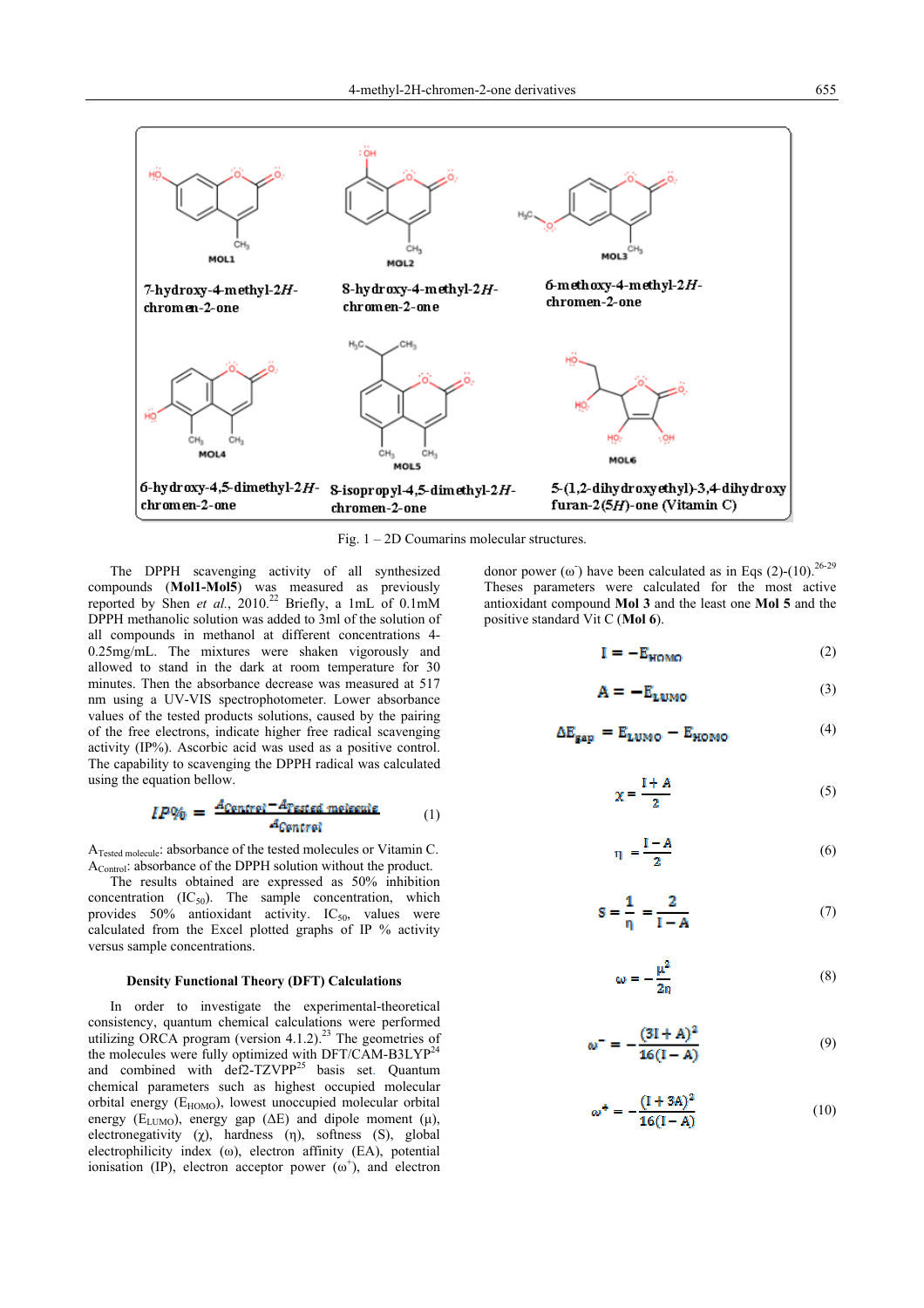# **RESULTS AND DISCUSSION**

# **4-Methyl-2H-Chromen-2-Ones derivatives Synthesis (Mol 1-Mol 5)**

 The solvent-free condensation of phenol derivatives **1-5** with ethyl acetoacetate **6** catalyzed by amberlyst A15 at 100 ° C is outlined in **Scheme 1** has given the expected coumarins **Mol 1-Mol 5**.

The reaction time and yield depend on the substituent on the phenol starting substrate. *m*-Hydroxy phenol substrate gave the highest yield in a relatively short time (20 min), followed by

methyl hydroquinone and thymol which also gave quantitative yields of 80% and 75% respectively. 4-Methoxy phenol and 2-hydroxy phenol are the least reactive substrates, they gave low yields 40% and 48% respectively, associated with the longest reaction times 120 min and 113 min respectively.

## **DPPH Test**

 The obtained results for the antioxidant activity study of the synthesized compounds **Mol 1-Mol 5**, along with the reference Vit C (**Mol 6**), are depicted in Fig. 2 and Table 1.



Scheme 1 – Pechmannn condensation of phenol derivatives (**1-5**) with ethyl acetoacetate (**6**) to produce 4-methyl-2H-chromen-2-ones **(Mol 1-Mol 5**).



Fig. 2 – DPPH Inhibition % of the tested compounds Mol 1-Mol 5 against the reference Vit C (**Mol 6)**.

The IC50 antioxidant activity results of compounds Mol 1-Mol 5 and the ascorbic acid (**Mol 6**) reference.

| <b>Compound</b>   | Mol 1               | Mol 2 | Mol 3 | Mol 4 | Mol 5  | Mol6 (VitC) |
|-------------------|---------------------|-------|-------|-------|--------|-------------|
| $IC_{50}$ (mg/mL) | $\epsilon$<br>191.5 | 74.63 | 37.48 | 51.18 | 165.02 | 285.71      |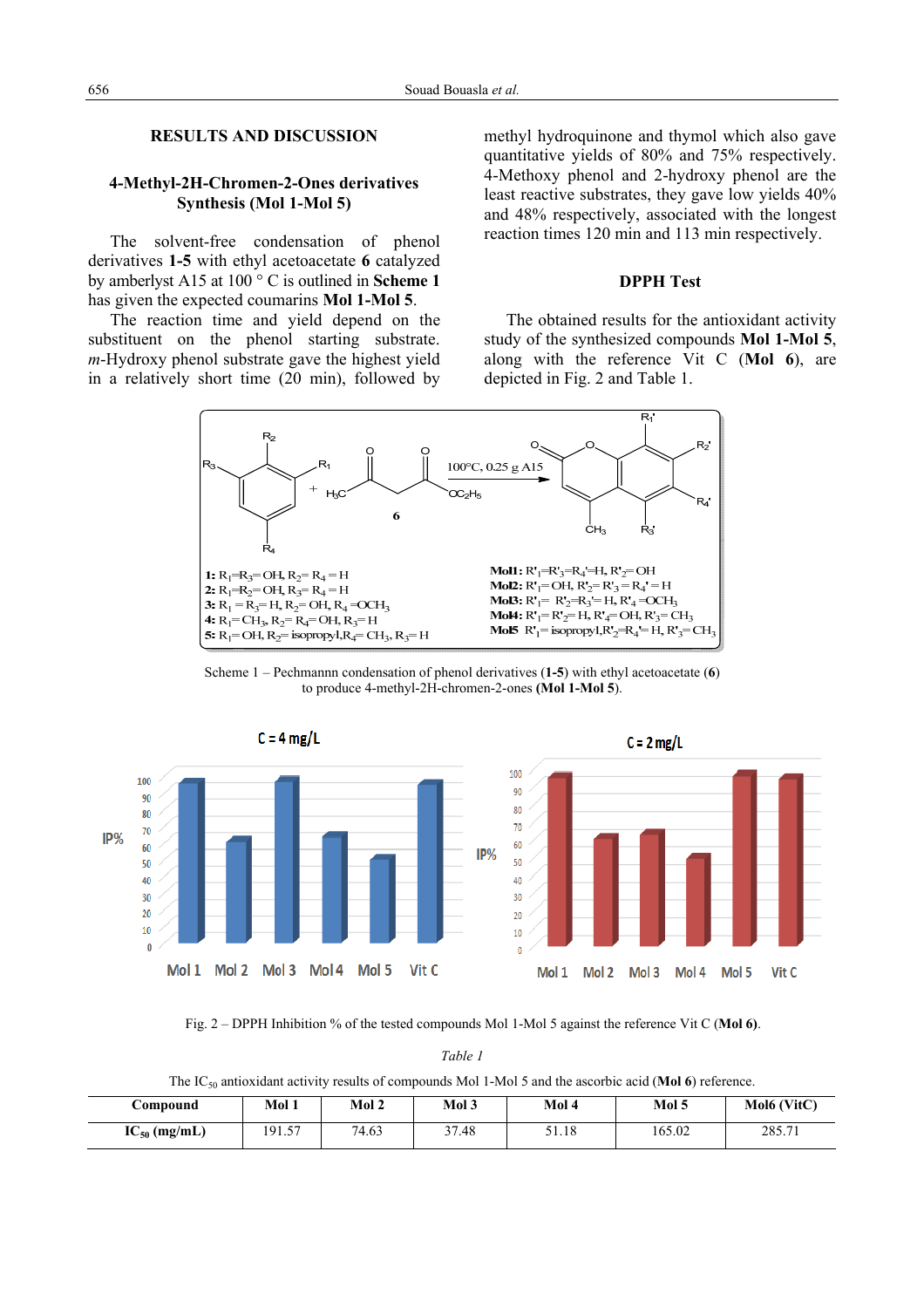

Fig. 3 – Optimized molecular structures of compounds **Mol 3**, **Mol 5** and **Mol 6**. *Table 2*

| Tuvie 2                                                                 |                  |            |               |  |  |  |  |
|-------------------------------------------------------------------------|------------------|------------|---------------|--|--|--|--|
| The calculated chemical descriptors of compounds Mol 3, Mol 5 and Mol 6 |                  |            |               |  |  |  |  |
|                                                                         | MOL <sub>3</sub> | MOL 5      | MOL 6 (Vit C) |  |  |  |  |
| HOMO (eV)                                                               | $-7,6013$        | $-7,9393$  | $-7,9879$     |  |  |  |  |
| LUMO (eV)                                                               | $-0,7638$        | $-0,6444$  | 0,3463        |  |  |  |  |
| $\Delta E_{\text{gan}}$ (eV)                                            | 6,8375           | 7,2949     | 8,3342        |  |  |  |  |
| IP $(eV)$                                                               | 7,6013           | 7,9393     | 7,9879        |  |  |  |  |
| $EA$ (eV)                                                               | 0,7638           | 0,6444     | $-0,3463$     |  |  |  |  |
| χ                                                                       | 4,1826           | 4,2919     | 3,8208        |  |  |  |  |
| $\mu$                                                                   | $-4,18255$       | $-4,29185$ | $-3,8208$     |  |  |  |  |
| h                                                                       | 3,41875          | 3,64745    | 4,1671        |  |  |  |  |
| S                                                                       | 0,29250457       | 0,27416414 | 0,23997504    |  |  |  |  |
| $\boldsymbol{\omega}$                                                   | 2,55849719       | 2,52504852 | 1,75163935    |  |  |  |  |
| $\omega$                                                                | 5,07711594       | 5,12690477 | 4,18292685    |  |  |  |  |
| $\omega^+$                                                              | 0,89456594       | 0,83505477 | 0,36212685    |  |  |  |  |

As can be seen from the results presented in Fig. 2 and Table 1, the radical scavenging activities increases (IP%) with the compound concentration increase. All the synthesized products demonstrated medium to high antioxidant activity with an IP % values greater than 50%, except for the compound 8-hydroxy-4-methyl-2H-chromen-2 one which has a low inhibition percentage of 48.87%. Mol 3 exhibited the highest antioxidant capacity (IP% 96.87, IC<sub>50</sub> 37.48 mg/mL) among all the tested molecules, higher than the standard Vitamin C (IP% 94.94, IC<sub>50</sub> 285.71 mg/mL).

## **Computational Calculations**

### *Molecular Descriptors*

 The optimized molecular structures of the three studied compounds using DFT/CAM-B3LYP method combined with def2-TZVPP basis set are shown in Fig. 3. The calculated quantum indices, E<sub>HOMO</sub>, E<sub>LUMO</sub>,  $ΔE<sub>gap</sub>$  and dipole moment (μ), ectronegativity  $(\chi)$ , hardness  $(\eta)$ , softness  $(S)$ , global electrophilicity (ω), electron affinity (EA), potential ionisation (IP), electron-donating  $(\omega^-)$ and electron-accepting  $(\omega^+)$  powers are listed in Table 2.

An inspection of the results summarized in Table 2, reveals that almost all the calculated quantum descriptors gave results that are concordant with the experimental  $IC_{50}$  data, **Mol 3** > **Mol 5** > **Mol 6** (VitC). HOMO energy is a valuable reactivity descriptor in evaluating electron-donating ability of an antioxidant. $30$ Another parameter of outmost importance in determining the chemical reactivity, is the energy gap ΔEgap. As ΔEgap increases, hard/less reactive will be the molecule and vice versa. The lower  $\Delta E_{\text{gan}}$ , the easier electrons donation, and the more  $\frac{1}{\text{length}}$  antioxidant effect.<sup>31</sup> The estimated ionisation potential IP, provides an understanding of the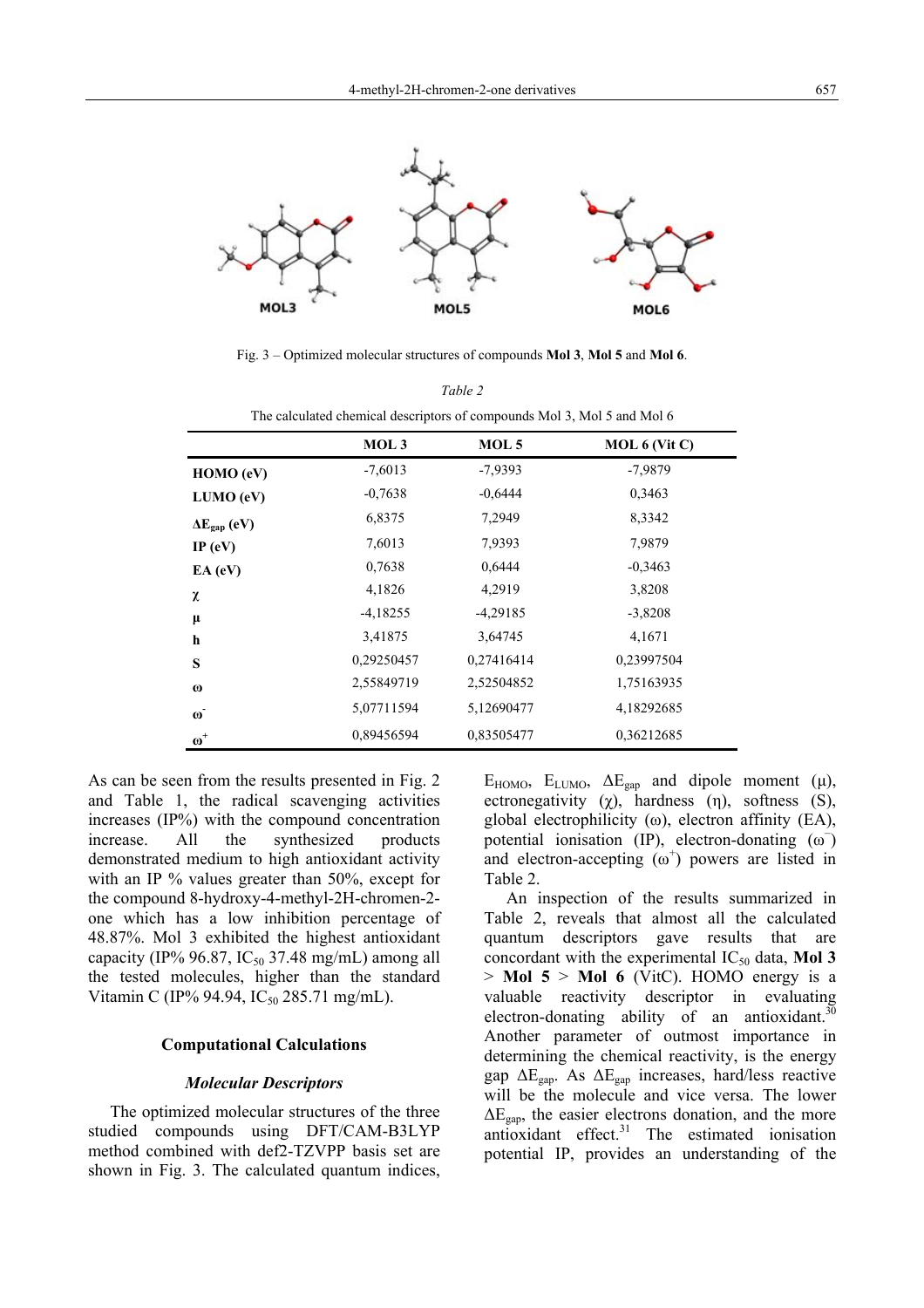initial energy required to release an electron from a compound, which implies an inverse relation between the antioxidant capacity and IP. Therefore, the lower the energy required to remove an electron, the higher is the compound's antioxidant activity. Higher electron affinities EA values allow a compound to easily absorb electrons. Thus, higher values are related to a better antioxidant activity.<sup>32</sup> The electronegativity  $\chi$ is a measure of the tendency to attract electrons in a chemical bond and is defined as the negative of the chemical potential μ in DFT. Thus, a compound with a lower  $\chi$  value is expected to have a higher antioxidant activity.<sup>33</sup> The greater the electronic chemical potential μ, the less stable/more reactive is the compound.

The chemical hardness η, is associated with the stability of a chemical species, it measures the resistance to charge transfer, $34$  whereas, softness (S) provides a measure of its reactivity. Electrophilicity index ω, measures the propensity or capacity of a species to accept electrons. It is a measure of the stabilization in energy after a system accepts an additional amount of electronic

charge from the environment. Recently Gázquez et al.,<sup>35</sup> introduced two new chemical reactivity indicators  $(\omega^-)$  and  $(\omega^+)$ , to measure the capacity of a molecule to give and to accept a charge fraction, respectively.

## *Frontier Molecular Orbital Analysis*

 Frontier molecular orbitals are important parameters that characterise the antiradical activity of organic compounds. $36-37$  Fig. 4 reveals that, the distribution of HOMOs and LUMOs for the two molecules, **Mol 3** and **Mol 5** is mainly concentrated on the 2H-chromen-2-one nucleus. Whereas, for Vitamin C (**Mol 6**), HOMOs and LUMOs are localised over the entire molecule.

### *Molecular Electrostatic Potential Analysis*

 Molecular electrostatic potential (MEP) mapping Fig. 5, is another useful tool for analyzing and predicting antioxidant activity,  $38$  it helps visualize electrophilic and nucleophilic sites. 39 The regions of positive, negative, and neutral potentials are indicated by different colors.



Fig. 4 – Frontier molecular orbitals of compounds **Mol 3**, **Mol 5** and **Mol 6**.



Fig. 5 – Mapping of the electrostatic potential (MEP) surface of molecules, Mol 3, Mol 5 and Mol 6 (VitC).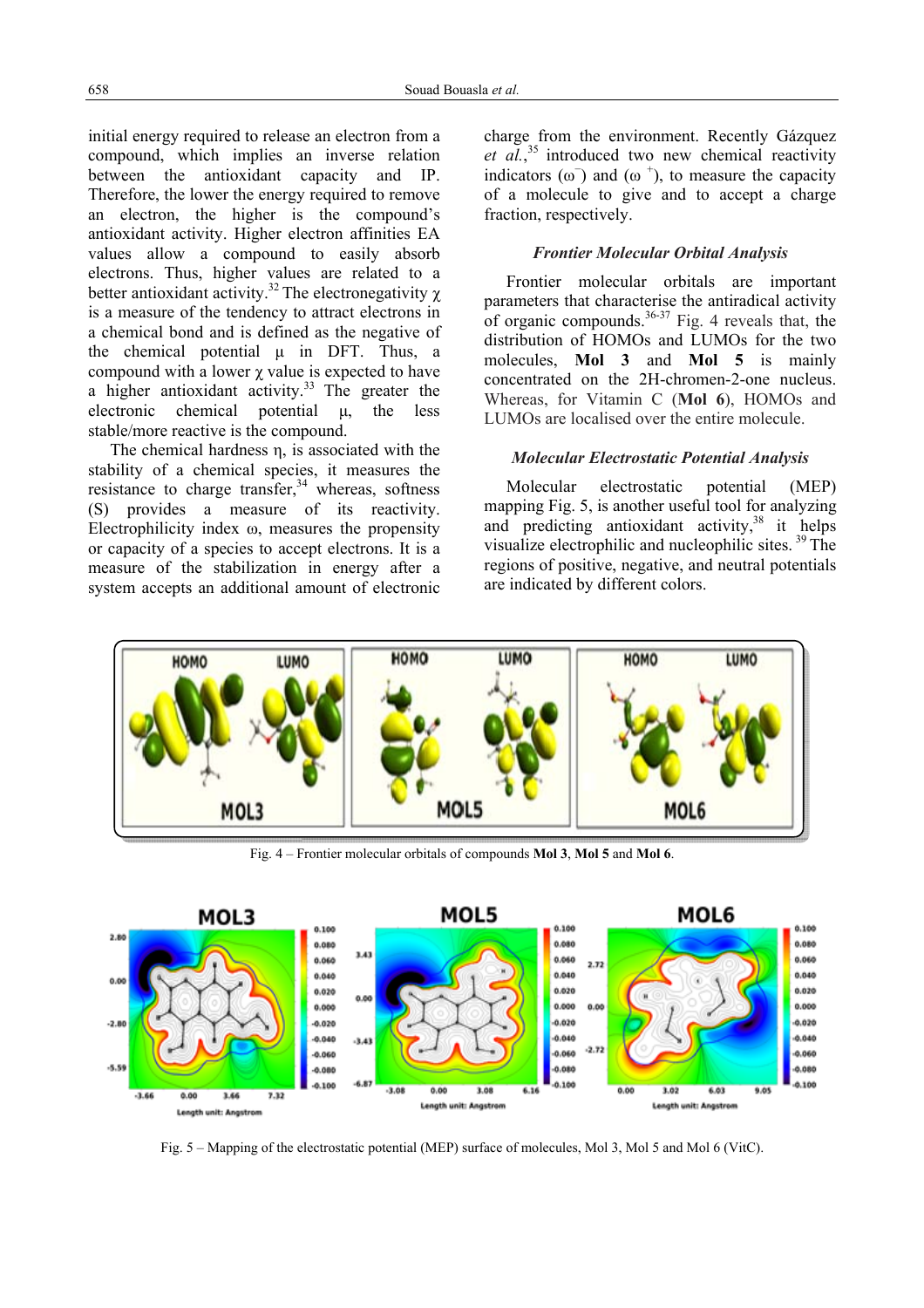The red and yellow regions in the ESP plot refer to the region of high electron density and are associated with electrophilic reactivity. while, the blue parts represent low electron density and are susceptible to nucleophilic reactivity. The negative electrostatic potential (blue regions) are concentrated at the oxygen atom O11 of the carbonyl group at the C1 position for the studied molecules **Mol 3** and **Mol 5**, indicating thus, the primary site for electrophilic attacks.

#### **CONCLUSIONS**

 Acoording to the results of the present study, the following conclusions can be drawn:

 The Von Pechmannn solventless condensation between phenol derivatives and ethyl acetoacetate catalyzed by amberlyst A15, has been performed to prepare five coumarin compounds, with simple, inexpensive reagents and a respectful protocol towards the environment. The yields thus obtained are moderate to excellent. *m*-Hydroxyphenol is the most reactive substrate with 90% yield in 20 min reaction time.

 The evaluation of the antioxidant activity by DPPH radical scavenging assay, revealed that all the synthesized coumarins exhibited a good to moderate antioxidant activity.

 Among the prepared compounds, **Mol 3** showed the highest inhibition activity (IP  $\%$  = 96.87%,  $IC_{50} = 37.48$  mg/mL), better than the reference Vitamin C  $(94.94\%, \, IC_{50} = 285.71$ mg/mL).

 DFT based quantum chemical calculations were performed, on the highest **Mol 3**, the weakest **Mol 5** coumarins and on the reference Vitamin C (**Mol 6**), in order to correlate the observed antioxidant potential to their molecular structures. Molecular descriptors like  $E_{HOMO}$ ,  $\Delta E$  gap, chemical potential (μ), hardness (η), softness (S), global electrophilicity index (ω), electron affinity (EA), potential ionisation (IP), electron acceptor power  $(\omega^+)$ , and electron donor power  $(\omega)$ , were computed. These descriptors reveal perfect correlation with the experimental  $IC_{50}$  trend: **Mol 3** > **Mol 5** > **Mol 6** (Vit C).

### **REFERENCES**

- 1. R. Mittler, *Trends in Plant Sci.,* USA, **2002,** *7*, 405-410.
- 2. K. Lalhminghlui and G. C. Jagetia, *Future Sci. OA.*, **2018**, *4*, FSO272.
- 3. C. J. Mbah, I. Orabueze and N. H Okorie, *Acta Sci. Pharma. Sci.,* **2019**, *3*, 28-42.
- 4. N. Sinha and P. K. Dabla, *Curr. Hypertens. Rev.,* **2015**, *11*, 132-142.
- 5. C. Gutmann, R. Siow, A. M. Gwozdz, P. Saha and A. Smith, *Int. J. Mol. Sci*., **2020**, *21*, 1918-1944.
- 6. A. C. Gašparovic, *Antioxidants*, **2020**, *9*, 157-160.
- 7. H. Mangge, K. Becker, D. Fuchs and J. M Gostner, *World J. Cardiol.,* **2014**, *6*, 462-477.
- 8. K. Malekmohammad, R. D. E. Sewell and M. Rafieian-Kopaei, *Biomolecules,* **2019**, *9*, 301-320.
- 9. R. Thanan, S. Oikawa, Y. Hiraku, S. Ohnishi, N. Ma, S. Pinlaor, P. Yongvanit, S. Kawanishi and M. Murata, *Int. J. Mol. Sci.,* **2014**, *16*, 193-217.
- 10. E. Bendary, R. R. Francis, H. M. G. Ali, M. I. Sarwat and S. El Hady, *Ann. Agric. Sci.,* **2013**, *58*, 173-181.
- 11. A. Önder, *Stud. in Nat. Prod. Chem.*, **2020**, *64*, 23-28.
- 12. F. Borges, F. Roleira, N. Milhazes, L. Santana and E. Uriarte, *CMC.,* **2005**, *12*, 887-916.
- 13. G. Cravotto, G. M. Nano, G. Palmisano and S. Tagliapietra, *Tetrahedron: Asymmetry.,* **2001**, *12*, 707-709.
- 14. F. Jafari, S. Kodabakhshi and S. G. Shirazi, *RSC Adv.,*  **2014**, *4*, 48095-48100.
- 15. N. Khaghanzadeh, Z. Mojtahedi, M. Ramezani, N. Erfani and A. Ghaderi, *DARU J. Pharm. Sci.*, **2012**, *20*, 69-74.
- 16. I. Svinyarov and M. G. Bogdanov, *Eur. J. Med. Chem.,* **2014**, *78*, 198-206.
- 17. J. J. Łuszczki, M. Andres-Mach, M. Gleńsk and K. Skalicka-Woźniak, *Pharmacol. Rep.*, **2010**, *62*, 1231- 1236.
- 18. K. Sadasivam, R. Jayaprakasam and R. Kumaresan, *J. Theor. Comput. Chem.,* **2012**, *11*, 871-893.
- 19. A. Bentes, R. Borges, W. Monteiro, L. De Macedo and C. Alves, *Molecules.*, **2011**, *16*, 1749-1760.
- 20.H. V. Pechmann and C. Duishberg, *Ber. Dtsh. Chem*. *GES,* **1884,** *17*, 929-936.
- 21.S. Bouasla, J. Amaro-Gahete, D. Esquivel, M. I. López, C. Jiménez-Sanchidrián, M. Teguiche and F. J. Romero-Salguero, *molecules*., **2017**, *22*, 2070-2077.
- 22. Q. Shen, B. Zhang, R. Xu, Y. Wang, X. Ding and P. Li, *Anaerobe.,* **2010**, *16*, 380-386.
- 23. F. Neese, *WIREs Comput Mol Sci.,* **2018**, *8*, 1327-1332.
- 24. T. Yanai, D. P. Tew and N. C. Handy, *Chem. Phys. Lett.,* **2004**, *393*, 51-57.
- 25. F. Weigend and R. Ahlrichs, *Phys. Chem. Chem. Phys.,* **2005**, *7*, 3297-3305.
- 26. Ö. Mıhçıokur and T. Özpozan, *J. Mol. Struct.,* **2017**, *1149*, 27-41.
- 27. S. E. Hachani, Z. Necira, D. E. Mazouzi and N. Nebbache, *Acta Chim. Slov.*, **2018**, *65*, 183-190.
- 28. R. G. Parr and R. G. Pearson, *J. Am. Chem. Soc.,* **1983**, *105*, 7512-7516.
- 29. J. L. Gázquez, A. Cedillo and A. Vela, *J. Phys. Chem. A.,* **2007**, *111*, 1966-1970.
- 30. L. Lu, M. Qiang, F. Li, H. Zhang and S. Zhang, *Dyes Pigm.,* **2014**, *103*, 175-182.
- 31. A. Benayahoum, H. Amira-Guebailia and O. Houache, *J. Mol. Model*, **2013**, *19*, 2285-2298.
- 32. Y. K. Al-Majedy, D. L. Al-Duhaidahawi, K. F. Al-Azawi, A. A. Al-Amiery, A. A. H. Kadhum and A. B. Mohamad, *Molecules.,* **2016**, *21*, 135-145.